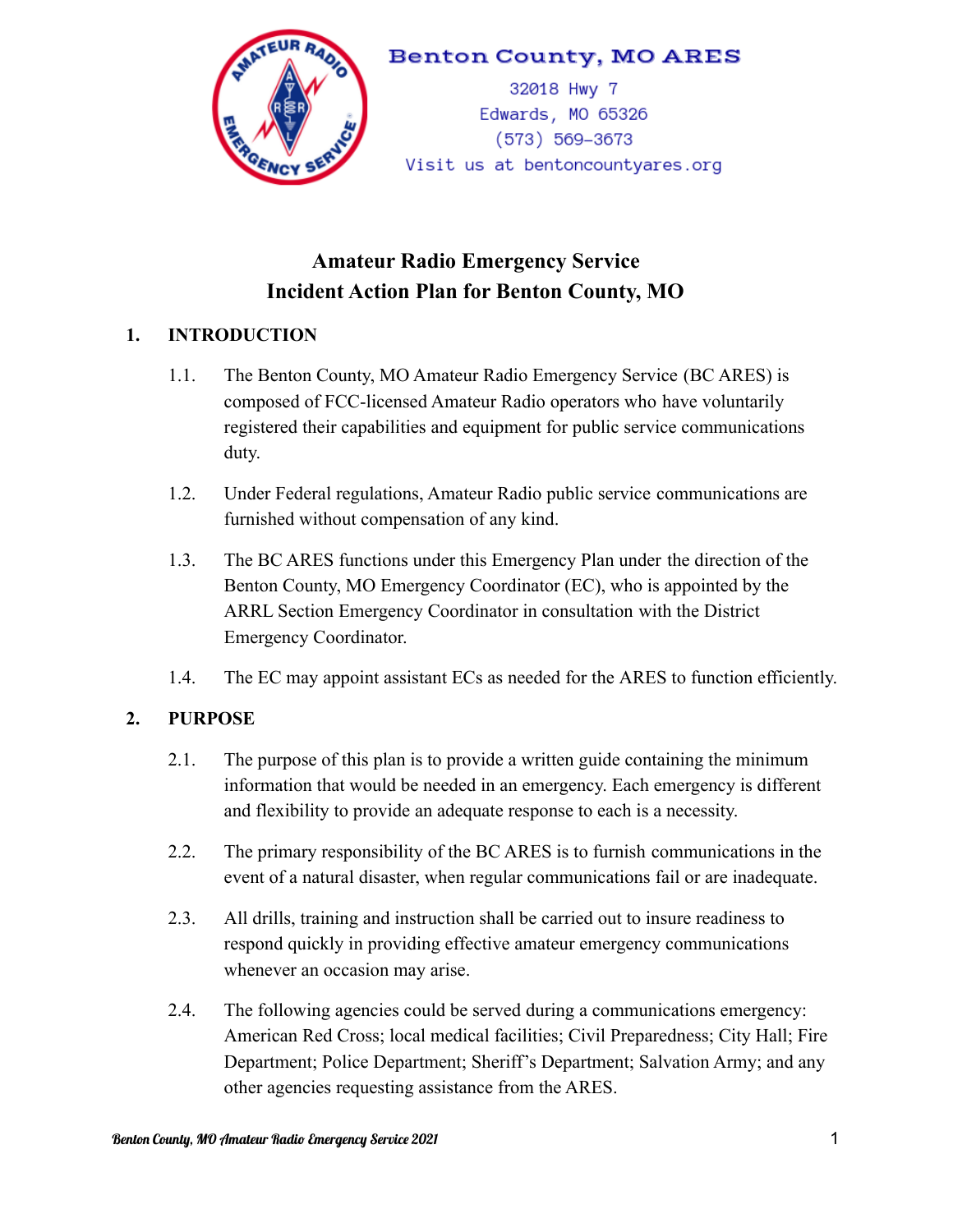#### **3. ACTIVATING THE PLAN**

- 3.1. Any member of the BC ARES who for any reason suspects a communications emergency exists should monitor the assigned net for activity.
- 3.2. If local telephone service is available, the EC and/or assistant ECs should be notified by telephone.
- 3.3. In an emergency in which Amateur Radio might serve the community, Amateur Radio operators may be alerted by any city, Red Cross, Civil Preparedness, or similar official notifying the Emergency Coordinator.
- 3.4. Local broadcast station KAYQ will be contacted by the EC or his representative, as possible, for spot announcements alerting ARES members.
- 3.5. If telephone service is available, the telephone tree is activated.
- 3.6. Upon the awareness or notification that a communications emergency exists, members of the BC ARES will call into the Benton County, MO Emergency Net on the 146.925 FM repeater with 147.480 FM simplex as an alternate frequency.
- 3.7. Mobile units are activated and dispatched.
- 3.8. The EC will assume net control or delegate another station as net control station (NCS). Control will be from Benton County, MO Emergency Operation Center (EOC).
- 3.9. This station is designated as a "Key Station" and will be extensively utilized during a communications emergency. Key Stations have full emergency power capability with relief operators assigned to ensure continuous operation.

## **4. DUTIES OF NCS**

- 4.1. The Benton County, MO Emergency Net will be called to order by the NCS.
- 4.2. Members of the BC ARES are checked into the net from their mobiles and home stations to await further instructions.
- 4.3. Liaison stations to the following National Traffic System nets will be assigned: Missouri Traffic Net, daily at 5:30 PM on 3.963 and Missouri Emergency Service Net on Sundays at 6 pm on 3.963. \*Times are subject to change due to conditions during different seasons.
- 4.4. Mobiles are dispatched as needed to agencies as required. This can include deployment of Benton County's Emergency Communications trailer via the